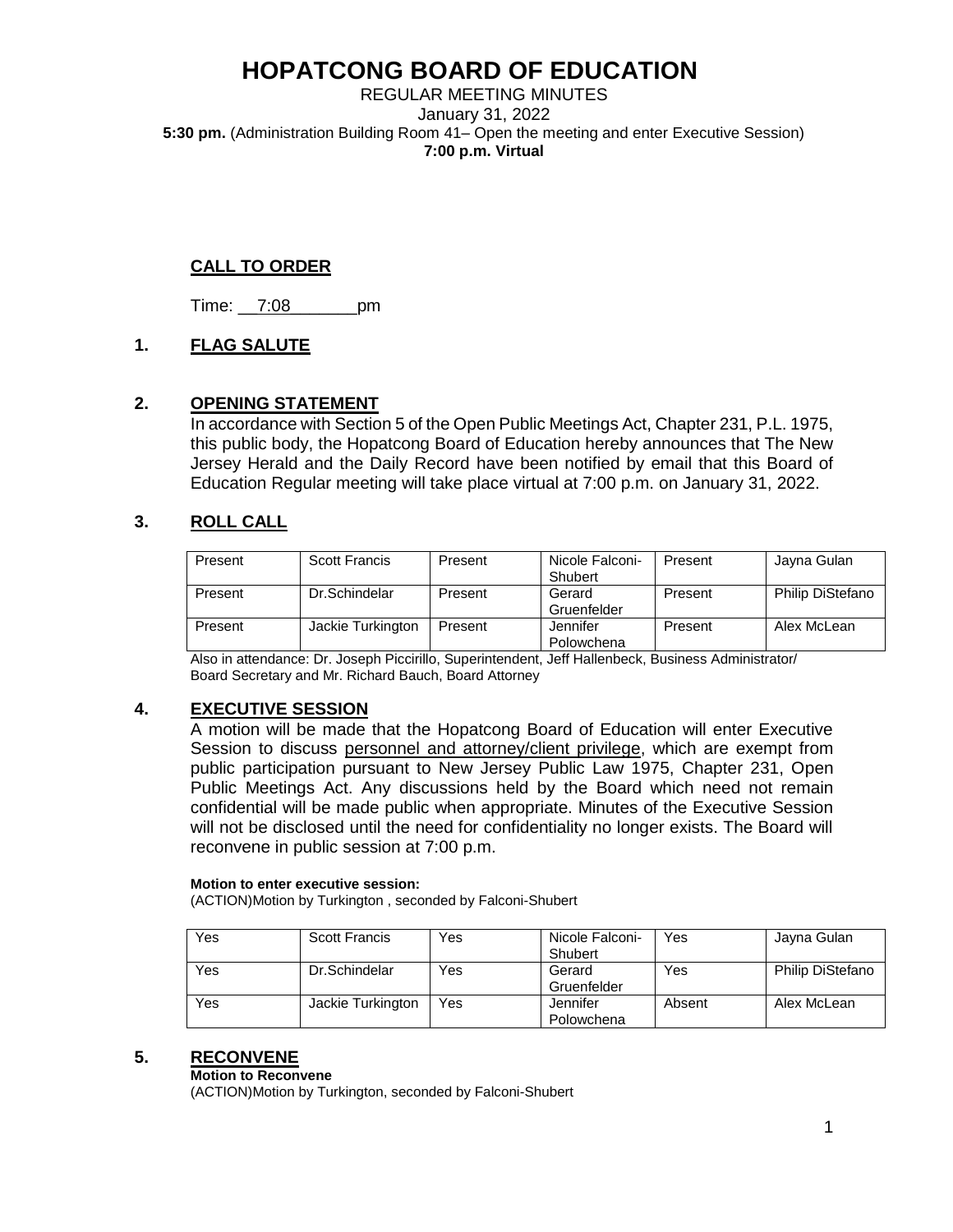REGULAR MEETING MINUTES January 31, 2022 **5:30 pm.** (Administration Building Room 41– Open the meeting and enter Executive Session) **7:00 p.m. Virtual** 

| Yes | <b>Scott Francis</b> | Yes | Nicole Falconi-<br>Shubert | Yes | Jayna Gulan      |
|-----|----------------------|-----|----------------------------|-----|------------------|
| Yes | Dr.Schindelar        | Yes | Gerard<br>Gruenfelder      | Yes | Philip DiStefano |
| Yes | Jackie Turkington    | Yes | Jennifer<br>Polowchena     | Yes | Alex McLean      |

## **6. APPROVAL OF MINUTES**

Approval of the minutes of the following meetings, as reported by the Board Secretary reviewed by the Board President and members of the Board:

- a. December 20, 2021 Regular Meeting
- b. January 3, 2022 Special Meeting

#### **Motion to approve 6a-6b:**

(ACTION)Motion by Gulan, seconded by DiStefano

| Yes | Scott Francis     | Yes   | Nicole Falconi-<br>Shubert | Yes | Jayna Gulan      |
|-----|-------------------|-------|----------------------------|-----|------------------|
| Yes | Dr.Schindelar     | Yes * | Gerard<br>Gruenfelder      | Yes | Philip DiStefano |
| Yes | Jackie Turkington | Yes   | Jennifer<br>Polowchena     | Yes | Alex McLean      |

\*Mr. Gruenfelder abstains 6a.

## **7. SUPERINTENDENT'S REPORT AND HIB REPORT**

a. Superintendent's Report – **Joseph S. Piccirillo, Superintendent of Schools** Superintendent Piccirillo spoke of life coming back to campus with recent wrestling matches and basketball games. Hiring Mr. DiBenedetto 3 days a week. Praised Michael Mastroeni and Christy Brennan for their amazing sports and academic accomplishments.

Congratulated Leticia Anthes and Sue Hill on their retirements and will remember Sue as a steady force for the HEA. They were both thanked for their years of service and dedication to the students of our district.

b. A second reading and approval of the Superintendent's HIB Report for December 2021 as presented to the Board at the December meeting on December 20, 2021.

#### **Motion to approve 7a – 7b:**

(ACTION)Motion by DiStefano, seconded by Turkington

| Yes | Scott Francis     | Yes | Nicole Falconi-<br>Shubert | Yes | Jayna Gulan             |
|-----|-------------------|-----|----------------------------|-----|-------------------------|
| Yes | Dr.Schindelar     | Yes | Gerard<br>Gruenfelder      | Yes | <b>Philip DiStefano</b> |
| Yes | Jackie Turkington | Yes | Jennifer<br>Polowchena     | Yes | Alex McLean             |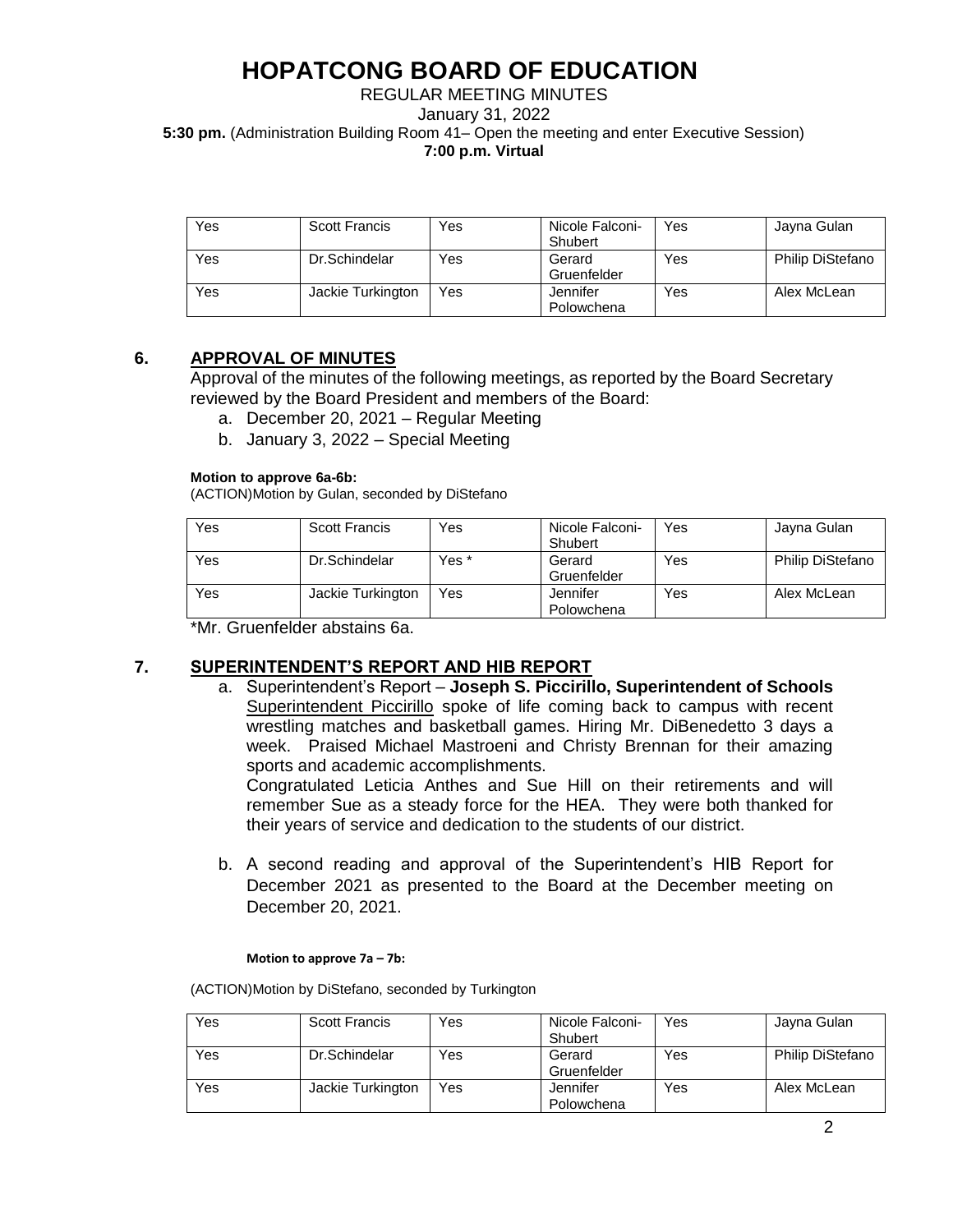REGULAR MEETING MINUTES January 31, 2022 **5:30 pm.** (Administration Building Room 41– Open the meeting and enter Executive Session) **7:00 p.m. Virtual** 

## **8. ACKNOWLEDGEMENTS/CORRESPONDENCE**

a. The following students were chosen as **Hopatcong High School's Students of the Month** for their outstanding performance in December 2021:

**Grade 8** – Hailey Kennedy **Grade 9** – Layla Gonzalez **Grade 10 –** Steven George **Grade 11 –** Cesar Arana **Honorable Mention:** Lindsay Hand and Tatiana Sinegra **Grade 12** – Keileen Trochez **Honorable Mention:** Dylan Castro and Nayeli Ruiz

b. The following students were chosen as **Hopatcong High School Scholar Athlete of the Month** for their outstanding performance in December 2021:

**Girls Basketball** – Christy Brennan, Senior **Boys Basketball** – Jason O'Brien, Senior

c. Congratulations the **Durban Ave Students** who went above and beyond to Fill Buckets with RESPECT in December.

#### **Motion to approve 8a – 8c:**

(ACTION)Motion by DiStefano, seconded by Falconi-Shubert

| Yes | <b>Scott Francis</b> | Yes | Nicole Falconi-<br>Shubert | Yes | Jayna Gulan             |
|-----|----------------------|-----|----------------------------|-----|-------------------------|
| Yes | Dr.Schindelar        | Yes | Gerard<br>Gruenfelder      | Yes | <b>Philip DiStefano</b> |
| Yes | Jackie Turkington    | Yes | Jennifer<br>Polowchena     | Yes | Alex McLean             |

### **9. PARENT/TEACHER**

a. Parent/Teacher Organization Representatives.

Nicole Falconi-Shubert discussed the start of HEPTO's Books & Beyond program and Spring Fundraisers. Jackie Turkington mentioned many of the High School Fundraisers including Chipotle, Frank's Heart Shaped pizzas for Valentine's Day and Chiefs Football Super Bowl Platter. Spring play will be Beauty and the Beast.

#### **Motion to approve 9a:**

(ACTION)Motion by Turkington, seconded by Polowchena

| Yes | <b>Scott Francis</b> | Yes | Nicole Falconi- | Yes | Jayna Gulan             |
|-----|----------------------|-----|-----------------|-----|-------------------------|
|     |                      |     | Shubert         |     |                         |
| Yes | Dr.Schindelar        | Yes | Gerard          | Yes | <b>Philip DiStefano</b> |
|     |                      |     | Gruenfelder     |     |                         |
| Yes | Jackie Turkington    | Yes | Jennifer        | Yes | Alex McLean             |
|     |                      |     | Polowchena      |     |                         |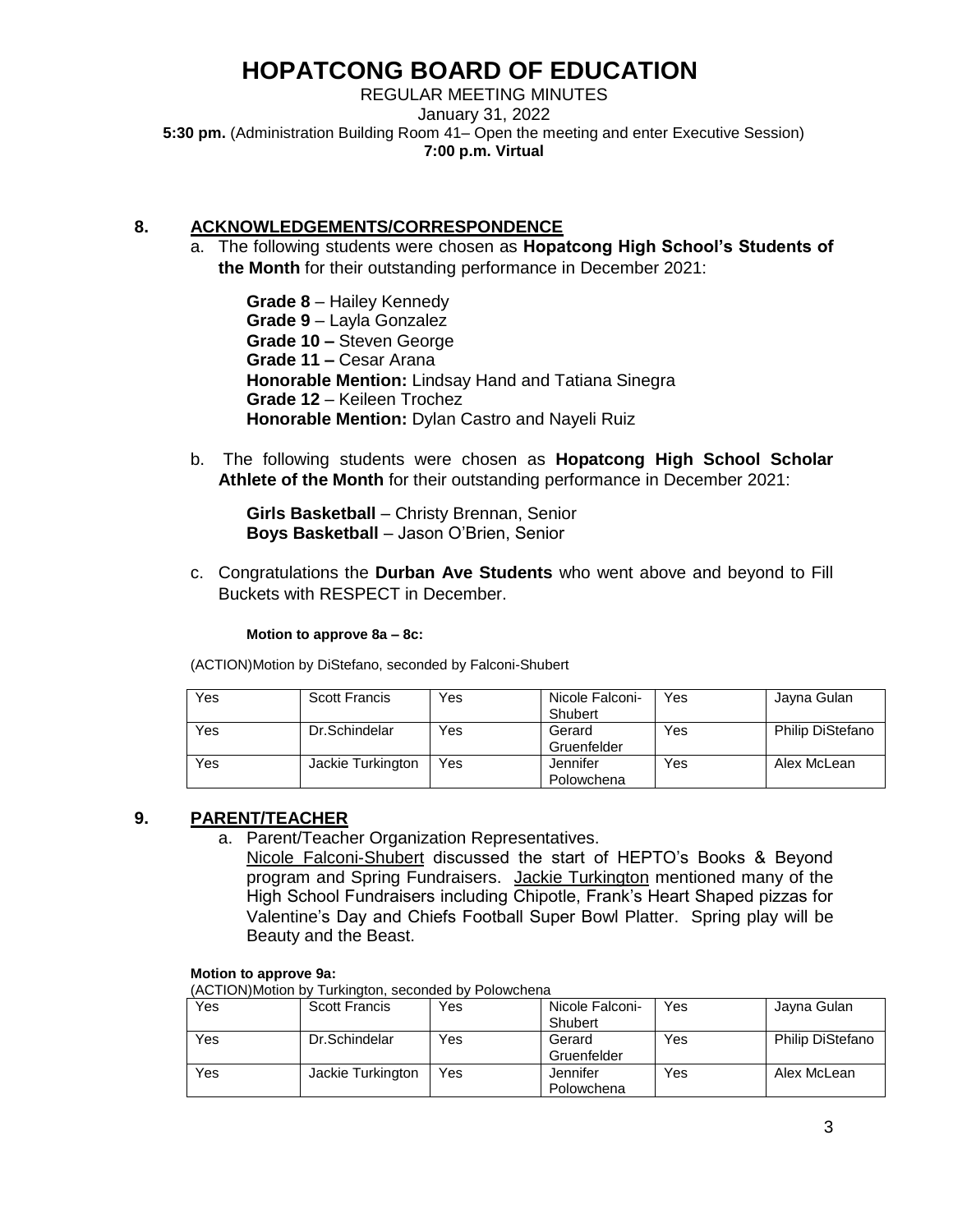REGULAR MEETING MINUTES January 31, 2022 **5:30 pm.** (Administration Building Room 41– Open the meeting and enter Executive Session) **7:00 p.m. Virtual** 

**10. PUBLIC COMMENT – GENERAL DISCUSSION –** Teacher Linda Padula submitted a question regarding why there weren't any snow days built into the calendar and concern for the graduation needing to be changed as a result of extra snow days. Dr. Piccirillo noted that we would not change the Graduation date.

### **11. FINANCE**

Approval of the following Finance items, 11a. – 11d, as recommended by the Superintendent of Schools and the Operations Committee of the Board:

a. It is recommended by the Superintendent that bills for the General Fund and Special Revenues (Grants) account, December 20, 2021 through, January 31, 2022 be approved in the following amounts: General Fund and Special Revenue (Grants) account - \$925,112.64

Cafeteria account Cafeteria account

- b. It is recommended by the Superintendent that the board approve the Treasurer's Report for the month of November 2021.
- c. It is recommended by the Superintendent that the board approve writing-off Check# 1005, dated June 10, 2020 for the Richard Hodson Scholarship Account as the check has never been cashed.
- d. It is recommended by the Superintendent that the board approve the acceptance of a donation to the Coach Rick Fincken Memorial Scholarship.

| <b>CHECK#</b> | <b>AMOUNT</b> | <b>DONOR</b>         |
|---------------|---------------|----------------------|
| 791           | \$50.00       | Frankford Township   |
|               |               | School Sunshine Fund |

**Discussion:** Mr. Gruenfelder wanted to vote on each item separately in Finance. After discussion, it was determined that he did not want to vote on item 11b because he wanted the November Board Secretary and Transfer report available to support Treasurer's findings. The November Board Secretary and Transfer reports were approved in December.

#### **Mr. McLean moved to approve Items 11a – d separately, seconded by Dr. Schindelar Motiion failed**

 **Mr. Francis moved to table item 11b, Mr. Gruenfelder seconds the motion. All in favor**

#### **Motion to approve 11a, 11c, 11d:**

(ACTION)Motion by Turkington, seconded by Polowchena

| Yes | Scott Francis     | Yes   | Nicole Falconi-<br>Shubert | Yes | Jayna Gulan             |
|-----|-------------------|-------|----------------------------|-----|-------------------------|
| Yes | Dr.Schindelar     | Yes * |                            | Yes | <b>Philip DiStefano</b> |
|     |                   |       | Gerard                     |     |                         |
|     |                   |       | Gruenfelder                |     |                         |
| Yes | Jackie Turkington | Yes   | Jennifer                   | Yes | Alex McLean             |
|     |                   |       | Polowchena                 |     |                         |

\*Mr. Gruenfelder abstains 11c.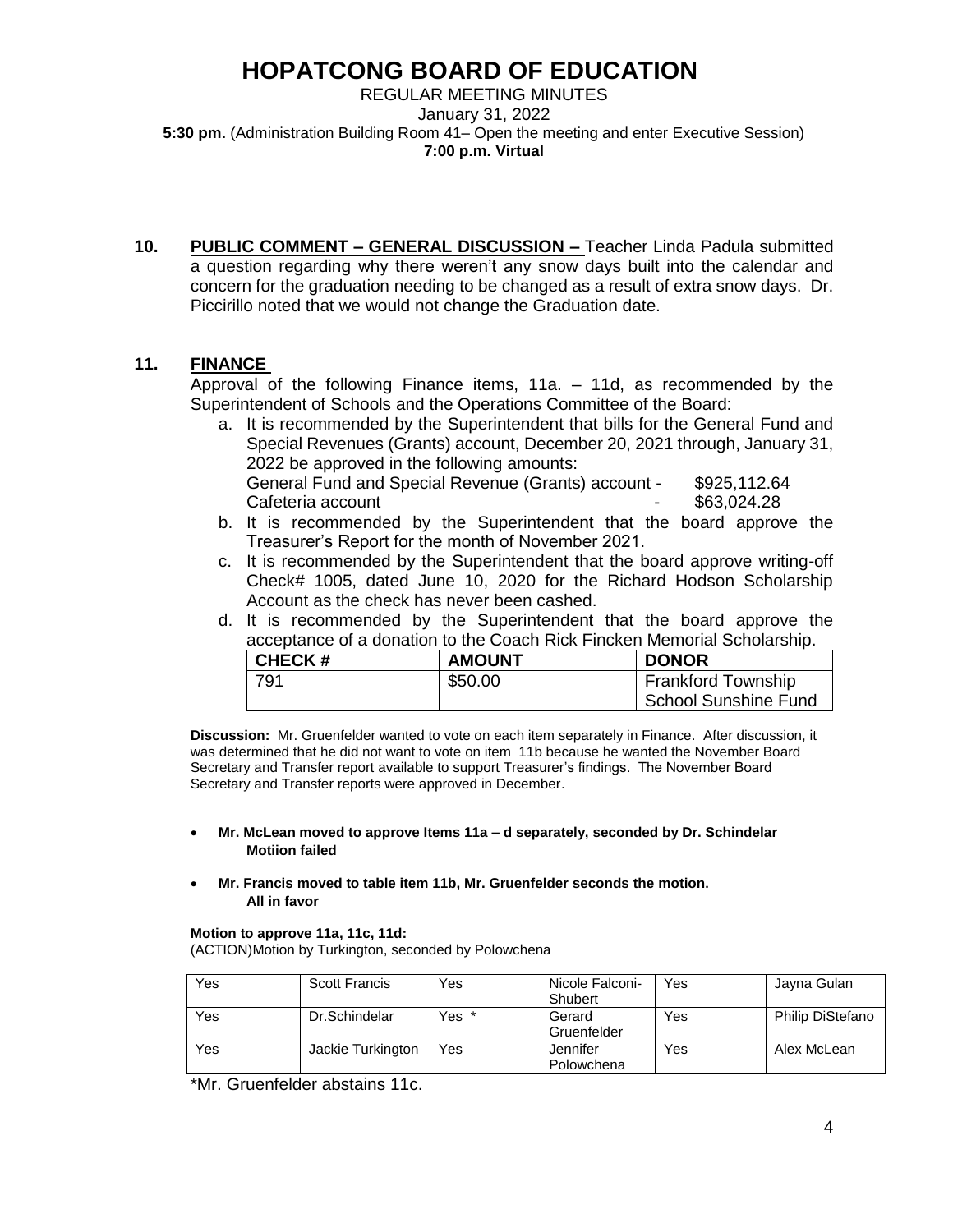REGULAR MEETING MINUTES January 31, 2022 **5:30 pm.** (Administration Building Room 41– Open the meeting and enter Executive Session) **7:00 p.m. Virtual** 

## **12. PERSONNEL**

Approval of the following personnel items, **12a – 12r,** as recommended by the Superintendent of Schools and the Student Achievement Committee of the Board:

- a. Approval to retroactively amend the employment of **Michelle Kelly** as a Paraprofessional at Durban Avenue to an effective date of January 3, 2022 at a rate of \$14/hour plus \$1 differential for toileting at 5.75 hours a day.
- b. Approval of employment of **Shirley Hoyas** as a Paraprofessional at Durban Avenue effective date of February 1, 2022 at a rate of \$14/hour plus \$1 differential for toileting.
- c. Approval of employment of **Anwar Yousef** as Part-Time Custodian, 5 hours a day/5 days a week at a prorated salary of \$27,053 which represents .625 of step 2 of the custodian guide per contract.
- d. Approval of **Donald Dippel** to work as the Temporary Assistance position for 7th grade Science Special Education, for the purpose of lesson planning and grading at a rate of \$35 per hour for 1-2 hours per week/per class period as needed.
- e. Approval of **Loren Turner** to work as the Temporary Assistance position for 8th Grade Science, for the purpose of lesson planning and grading at a rate of \$35 per hour for 1-2 hours per week/per class period as needed.
- f. Approval to accept the resignation, with regret, for the purpose of retirement of **Susan Hill** from her position as English Teacher effective February 1, 2022. She has worked in the district for the past 32 years.
- g. Approval to accept the resignation, with regret, for the purpose of retirement of **Leticia Anthes** from her position as School Social Worker effective July 1, 2022. She has worked in the district for the past 25 years.
- h. Approval of **Arthur DiBenedetto** as Part-Time Interim Assistant Superintendent, 3 days a week at \$35 an hour, not to exceed 25 hours a week, beginning March 2, 2022 through June 30, 2022.
- i. Approval of **Employee #81576** to take a paid leave of absence retroactively starting on December 6, 2021 through March 2, 2022, followed by an unpaid leave of absence beginning March 3, 2022 through March 30, 2022, followed by 60 days of FMLA/NJFLI beginning April 1, 2022 through June 27, 2022 followed by an unpaid leave through June 30, 2022.
- j. Approval of **Employee #80168** to retroactively extend their previously approved paid leave of absence from January 3, 2022 through January 14, 2022, then begin unpaid FMLA on 1/17/2022 through April 11, 2022, followed by an unpaid leave of absence on 4/12/2022 through June 30, 2022 with an anticipated return date of September 1, 2022.
- k. Approval of **Employee #80245** to use their previously approved unpaid FMLA for 60 consecutive days beginning January 17, 2022 through April 12, 2022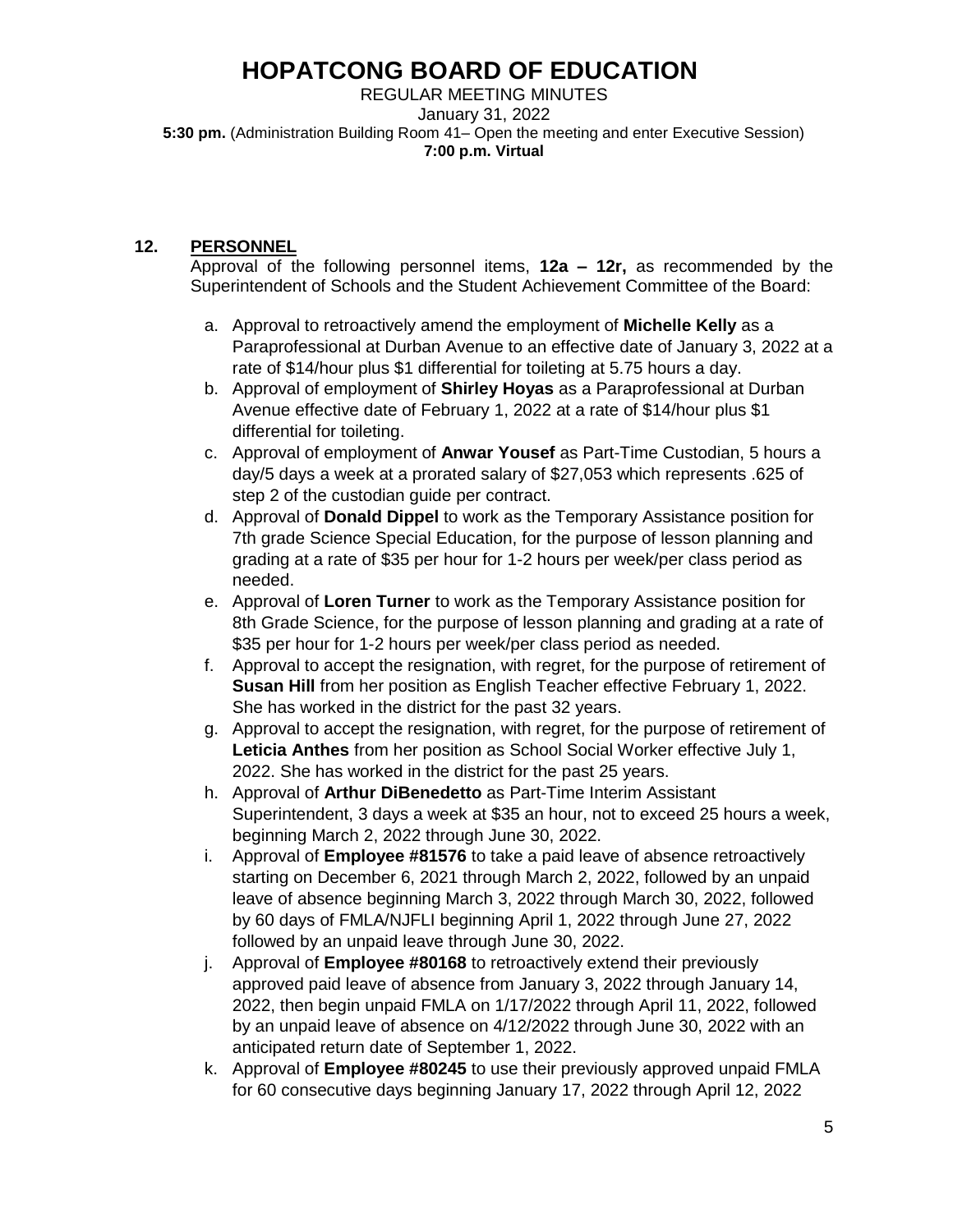REGULAR MEETING MINUTES January 31, 2022 **5:30 pm.** (Administration Building Room 41– Open the meeting and enter Executive Session) **7:00 p.m. Virtual** 

> followed by an unpaid leave of absence for the remainder of the 2021-2022 school year with an anticipated return date of September 1, 2022.

- l. Approval of **Employee #80430** to take a leave of absence using FMLA to begin on January 31, 2022 with an end date of April 4, 2022.
- m. Approval of **Employee #80008** to take a paid leave of absence starting on January 21, 2022 with an anticipated return date of February 22, 2022 or cleared by a Doctor.
- n. Approval to extend the employment of **Kelly Tarvin** as a Long-Term Substitute at the Middle School for the remainder of the 2021-2022 school year with a prorated annual salary of \$61,855 which represents BA/Step 1 of the 2021 – 2022 HEA Salary Guide.
- o. Approval of the following staff to work as Contact Tracing Team at the hourly rate of \$50/hour as needed nights and weekends.
	- **Tara Santa**
	- **Amanda Marcazo**
	- **Susan Pallotta**
	- **Pamela Brennan**
- p. Approval of the following Coaching/Advisor/Extra Duty Positions for the 2021- 2022 school year:

| <b>Name</b>        | <b>Nature</b><br>οf<br><b>Action</b> | <b>Position</b>                                | Class | Level | Salary  |
|--------------------|--------------------------------------|------------------------------------------------|-------|-------|---------|
| Ana Sodi Maldonado | Appoint                              | <b>Head Competition</b><br>Cheerleading Coach  | В     |       | \$5,034 |
| Keri Morabito      | Appoint                              | Asst. Competition<br><b>Cheerleading Coach</b> | В     |       | \$3,287 |

q. Approval of the following staff to take and receive tuition reimbursements\*, as per contract, upon successful completion of the course and submission of paperwork:

| <b>Name</b>          | <b>Course Title</b>                              | -1-1--<br>Course  | Credit(s) | Cost       |
|----------------------|--------------------------------------------------|-------------------|-----------|------------|
|                      |                                                  | <b>Number</b>     |           |            |
| Dominick Spuckes     | The Differentiated Classroom                     | EDUC 713K         | 3         | \$375      |
|                      | I'm So Stressed I Could Scream                   | <b>EDUC 710 B</b> |           | \$375      |
|                      | Coaching a Growth Mindset                        | <b>EDUC 718 N</b> | 3         | \$375      |
| <b>Hilary Martin</b> | Drugs: Licit and Illicit                         | EDUC_710V         | 3         | \$375      |
| Katie Schwab         | <b>Business Policies (Capstone)</b>              | <b>BUS-491</b>    | 3         | \$1,170.96 |
|                      | Interpersonal Management Skills                  | <b>MGMT-470</b>   | 3         | \$1,170.96 |
| Katarzyna Getto      | School Nursing II                                | 5510-070          | 3         | \$1,170.96 |
| Michele Culcasi      | Technology Driven Curriculum and<br>Social Media | CI6163            | 3         | \$918      |
|                      | Integrating Social Emotional Learning            | CI6183            | 3         | \$918      |
| Kelly Rodick         | ADD/ADHD Strategies and                          | <b>EDUC_715G</b>  | 3         | \$375      |
|                      | Interventions for the Classroom                  |                   |           |            |

 *Course Approval /Reimbursement Approval*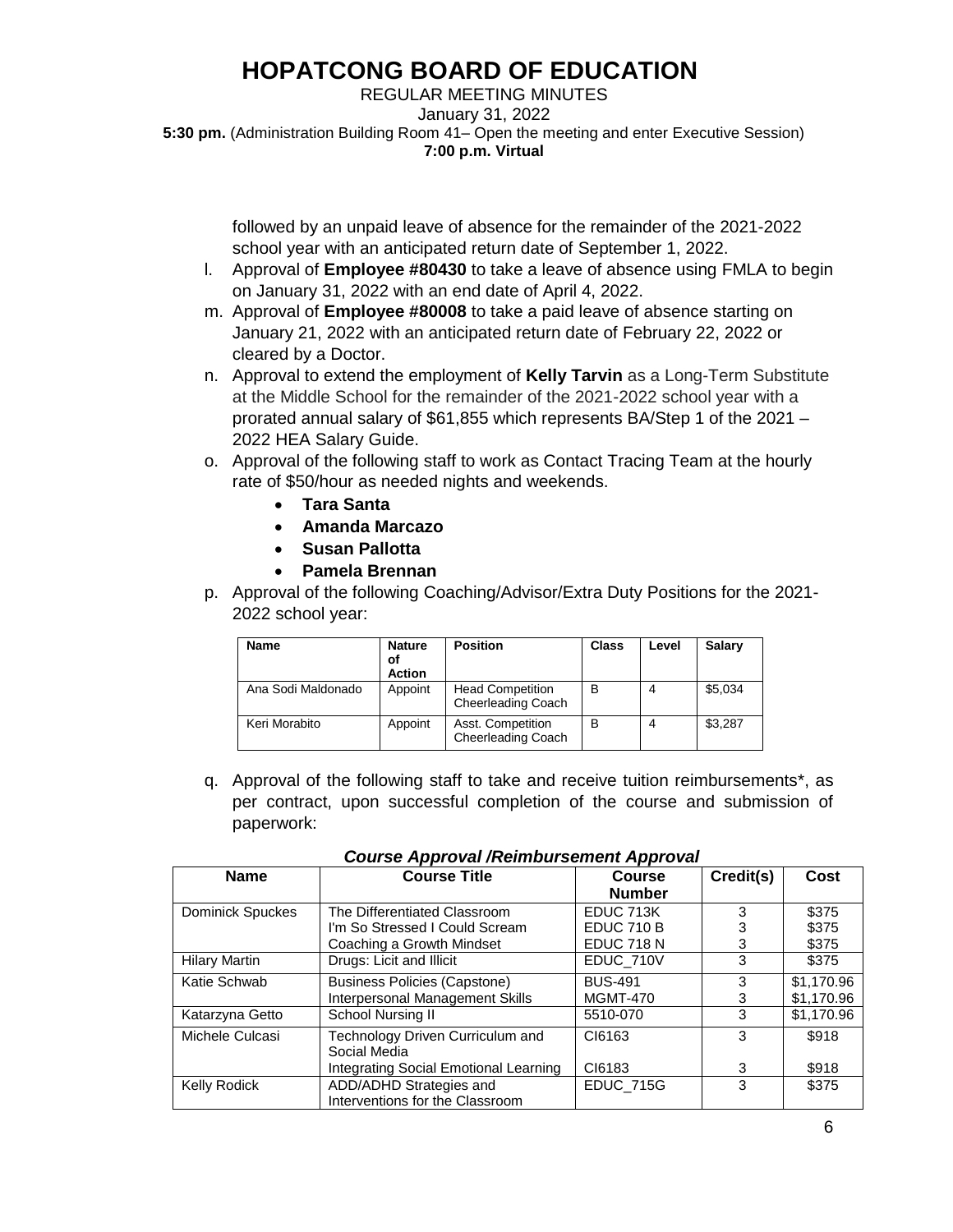### REGULAR MEETING MINUTES January 31, 2022 **5:30 pm.** (Administration Building Room 41– Open the meeting and enter Executive Session) **7:00 p.m. Virtual**

#### *\*The maximum rate of reimbursement per credit is \$390.32 for the 21-22 school year.*

r. Approval of substitutes, teachers, paraprofessionals, custodians, and van drivers.

#### **Motion to approve 12a – 12r:**

(ACTION)Motion by Turkington, seconded by Gulan

| Yes | Scott Francis     | Yes | Nicole Falconi-<br>Shubert | Yes     | Jayna Gulan             |
|-----|-------------------|-----|----------------------------|---------|-------------------------|
| Yes | Dr.Schindelar     | Yes | Gerard<br>Gruenfelder      | Yes     | <b>Philip DiStefano</b> |
| Yes | Jackie Turkington | Yes | Jennifer<br>Polowchena     | Abstain | Alex McLean             |

## **13. TRAVEL AND PROFESSIONAL DEVELOPMENT**

Resolved, that the Hopatcong Board of Education approve travel costs as related in this resolution which are educationally necessary and fiscally prudent and are related to and within the scope of the employee's current responsibilities and promotes the delivery of instruction or furthers the efficient operation of the school district. The reimbursement listed in this resolution are in compliance with the state travel reimbursement guidelines as established by the Department of Treasury and Board of Education policy in accordance with N.J.A.C. 6A:23B-1.1. seq

### *Approval of the following staff to attend Professional Development/Conference\**

| <b>Name</b>     | Title                                    | Cost              | Date                     |
|-----------------|------------------------------------------|-------------------|--------------------------|
| Melissa Kennedy | The Perfect Storm (Virtual)              | \$35              | 2/15/2022                |
| Kurt Zimmermann | <b>Restorative Practice</b>              | Mileage<br>\$9.80 | 1/26/2022                |
| Mike Smith      | <b>Structural and Mechanical Systems</b> | \$483             | $\overline{\phantom{a}}$ |

*\*Cost will be reimbursed upon completion of attendance and all documentation has been provided.* 

**Motion to approve Travel and Professional Development for January 2021:** (ACTION)Motion by Dr. Schindelar, seconded by Turkington

| Yes | <b>Scott Francis</b> | Yes | Nicole Falconi-<br>Shubert | Yes | Jayna Gulan             |
|-----|----------------------|-----|----------------------------|-----|-------------------------|
| Yes | Dr.Schindelar        | Yes | Gerard<br>Gruenfelder      | Yes | <b>Philip DiStefano</b> |
| Yes | Jackie Turkington    | Yes | Jennifer<br>Polowchena     | Yes | Alex McLean             |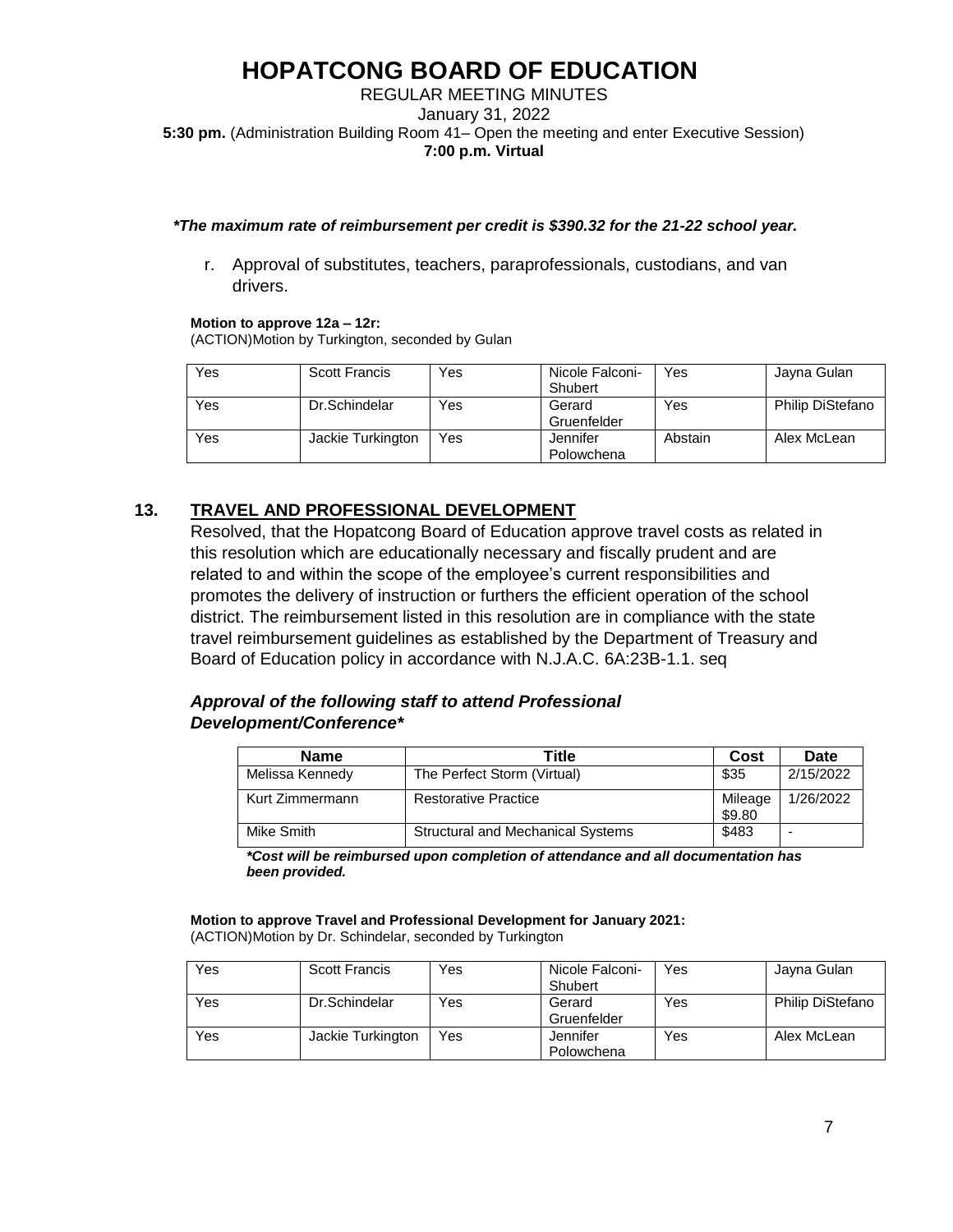REGULAR MEETING MINUTES January 31, 2022 **5:30 pm.** (Administration Building Room 41– Open the meeting and enter Executive Session) **7:00 p.m. Virtual** 

## **14. POLICY & REGULATIONS**

Approval of item **14a**, as recommended by the Superintendent of Schools and the Student Achievement and Operations Committees of the Board:

a. Approval of modifications and additions to the policies and regulations of the Hopatcong Board of Education in accordance with statutory and regulatory changes for approval, as revised, for **SECOND READING**:

| <b>Policy/Regulation #</b> | Title                                          |
|----------------------------|------------------------------------------------|
| P 0155                     | <b>Board Committees</b>                        |
| P 3111                     | <b>Creating Positions</b>                      |
| P 3124                     | <b>Employment Contracts</b>                    |
| P 3125.2                   | <b>Employment of Substitute Teachers</b>       |
| P 3134                     | <b>Assignment of Extra Duties</b>              |
| P 3211                     | Code of Ethics                                 |
| P 3370                     | <b>Teaching Staff Member Tenure</b>            |
| P 3425                     | <b>Work Related Disability Pay</b>             |
| P 3437                     | <b>Military Leave</b>                          |
| P 3122                     | Affirmative Action Program for Employment and  |
|                            | Contract Practices (Abolish)                   |
| P&R 3142                   | Nonrenewal of Nontenured Teaching Staff Member |
| P&R 3160                   | Physical Examination (M)                       |
|                            |                                                |

#### **Motion to approve 14a:**

(ACTION)Motion by DiStefano, seconded by Dr. Schindelar

| Yes | <b>Scott Francis</b> | Yes | Nicole Falconi- | Yes | Jayna Gulan             |
|-----|----------------------|-----|-----------------|-----|-------------------------|
|     |                      |     | Shubert         |     |                         |
| Yes | Dr.Schindelar        | Yes | Gerard          | Yes | <b>Philip DiStefano</b> |
|     |                      |     | Gruenfelder     |     |                         |
| Yes | Jackie Turkington    | Yes | Jennifer        | Yes | Alex McLean             |
|     |                      |     | Polowchena      |     |                         |

## **15. STUDENTS AND SERVICES**

Approval of the following items, 15a-15d as recommended by the Superintendent of Schools and Student Achievement Committee of the Board:

- a. Approval for home instruction services for student no. 14471 for 5 hours per week. Instruction will be provided by Hopatcong certificated staff at the rate of \$35.00 per hour effective 1/3/22 for approximately 30 days.
- b. Approval for home instruction services for student no. 14560 for 5 hours per week. Instruction will be provided by Hopatcong certificated staff at the rate of \$35.00 per hour effective 1/4/22 until approximately 3/21/22.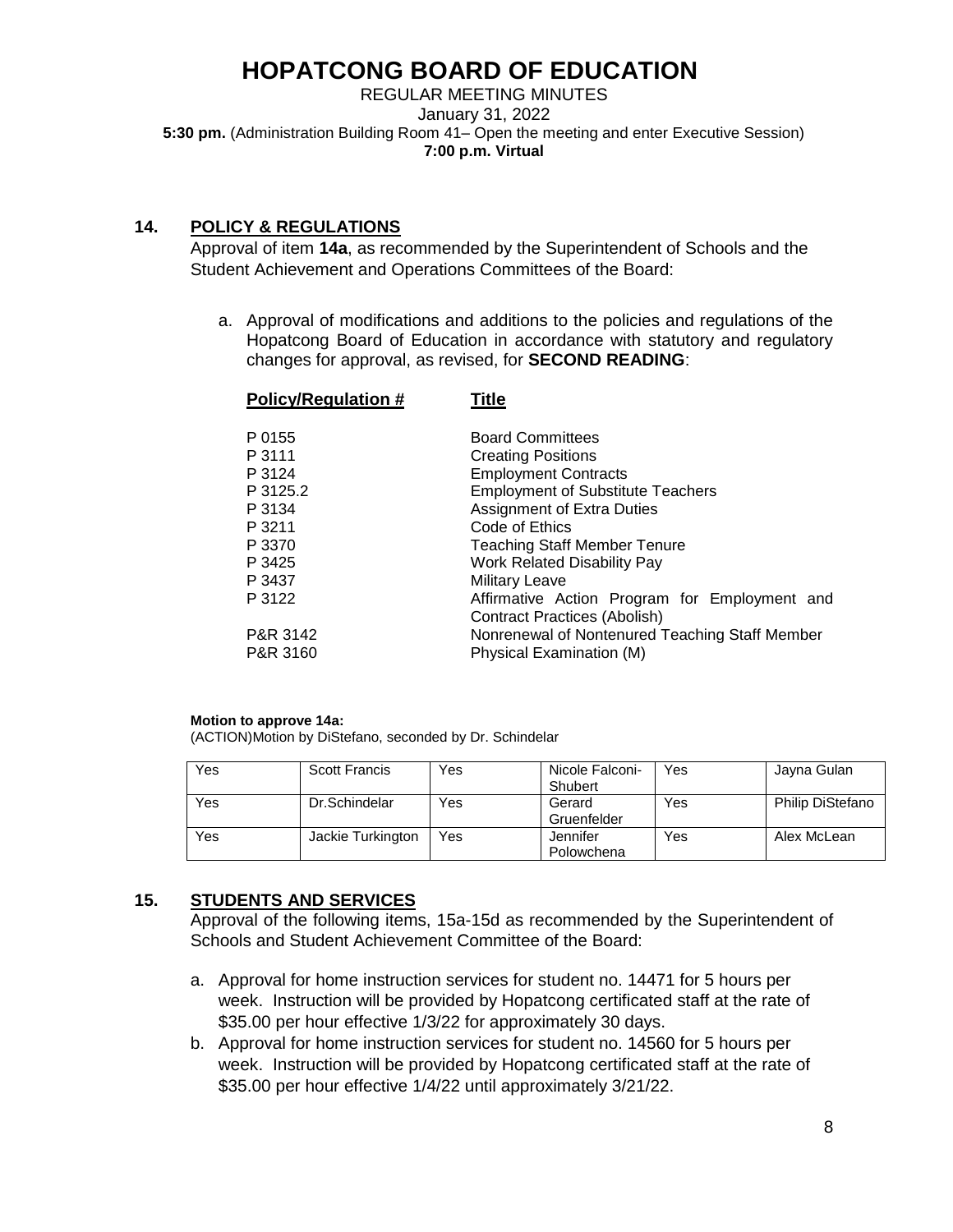### REGULAR MEETING MINUTES January 31, 2022 **5:30 pm.** (Administration Building Room 41– Open the meeting and enter Executive Session) **7:00 p.m. Virtual**

- c. Approval for 10 hours of home instruction services for student no. 13777. Instruction will be provided by Hopatcong certificated staff at the rate of \$35.00 per hour from January 24, 2022 to January 28, 2022.
- d. Approval of the request for field trips.

### **Motion to approve 15a-15d:**

(ACTION)Motion by DiStefano, seconded by Gulan

| Yes | <b>Scott Francis</b> | Yes | Nicole Falconi-<br>Shubert | Yes | Jayna Gulan             |
|-----|----------------------|-----|----------------------------|-----|-------------------------|
| Yes | Dr.Schindelar        | Yes | Gerard<br>Gruenfelder      | Yes | <b>Philip DiStefano</b> |
| Yes | Jackie Turkington    | Yes | Jennifer<br>Polowchena     | Yes | Alex McLean             |

## **16. RESOLUTIONS**

- a. It is recommended by the Superintendent that the Board of Education approve the English Language learner Three-Year Plan 2021-2024.
- b. It is recommended by the Superintendent that the Board of Education approve the amended 2022-2023 School Calendar.
- c. It is recommended by the Superintendent that the Board of Education approve Agreement with Best Choice Nursing services effective retroactively to January 3, 2022.
- d. It is recommended by the Superintendent that the Board of Education approve the Agreement with Tri-County for In Person Therapy.
- e. It is recommended by the Superintendent that the Board of Education approve the Comprehensive Annual Fiscal Report.
- f. It is recommended by the Superintendent that the Board of Education approve the door monitor pay for athletic events revert back to the \$50/game pay rate retroactive back to January 1, 2022.
- g. It is recommended by the Superintendent that the Board of Education accept the group size waiver for select Special Education classes at Hopatcong Middle School approved by the Office of Special Education Programs, Sussex County Office.
- h. It is recommended by the Superintendent that the Board of Education eliminate the "floor grade" of a "50" and reinstate the policy as implemented prior to the pandemic beginning Marking Period 3.
- i. It is recommended by the Superintendent that the Board of Education approve the School Board Recognition Month in New Jersey:
	- **WHEREAS,** The New Jersey School Boards Association has declared January 2022 to be School Board Recognition Month, a time when all residents can acknowledge the contributions made by our local school board members; and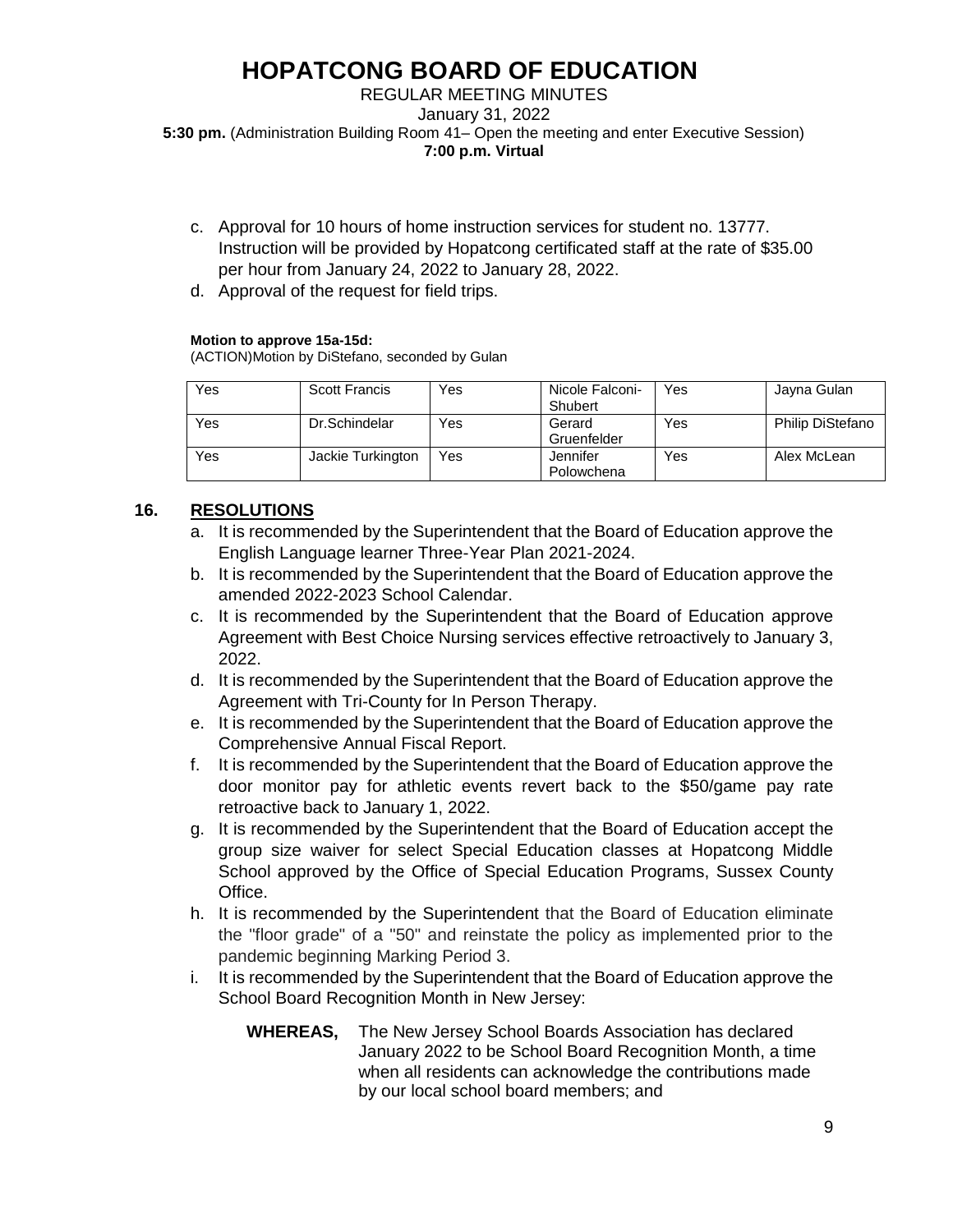REGULAR MEETING MINUTES January 31, 2022 **5:30 pm.** (Administration Building Room 41– Open the meeting and enter Executive Session) **7:00 p.m. Virtual** 

- **WHEREAS,** The Hopatcong Board of Education is one of 580 local school boards in New Jersey, which sets policies and oversees operations for public school districts; and
- **WHERAS,** The Hopatcong Board of Education embraces the goal of high-quality education for all New Jersey public school students; and
- **WHEREAS**, New Jersey's local school boards help determine the educational goals for approximately 1.4 million children in prekindergarten through 12<sup>th</sup> grade; and
- **WHEREAS,** New Jersey's 5,000 local school board members, who receive no remuneration for their services, act as advocates for public school students as they work with administrators, teachers and parents for the betterment of public education; and
- **WHEREAS,** School boards strive to provide the resources necessary to meet the needs of all students, including those with special needs; and
- **WHEREAS,** Boards of education provide accountability to the public; they communicate the needs of the school district to the public; and they convey to school administrators the public's expectations for the schools; and
- **WHEREAS**, New Jersey can take pride in its schools, which rank among the nation's best in key achievement indicators such as the National Assessment of Educational Progress scores, and the preparation for college through advanced placement offerings and SAT assessments; Now, therefore, be it
- **RESOLVED,** That the Hopatcong Board of Education, does hereby recognize the services of local school board members throughout New Jersey as we join communities statewide in observing January 2022 as SCHOOL BOARD RECOGNITION MONTH; and be it further
- **RESOLVED,** That the Hopatcong Board of Education urges all New Jersey citizens to work with their local boards of education and public school staffs toward the advancement of our children's education.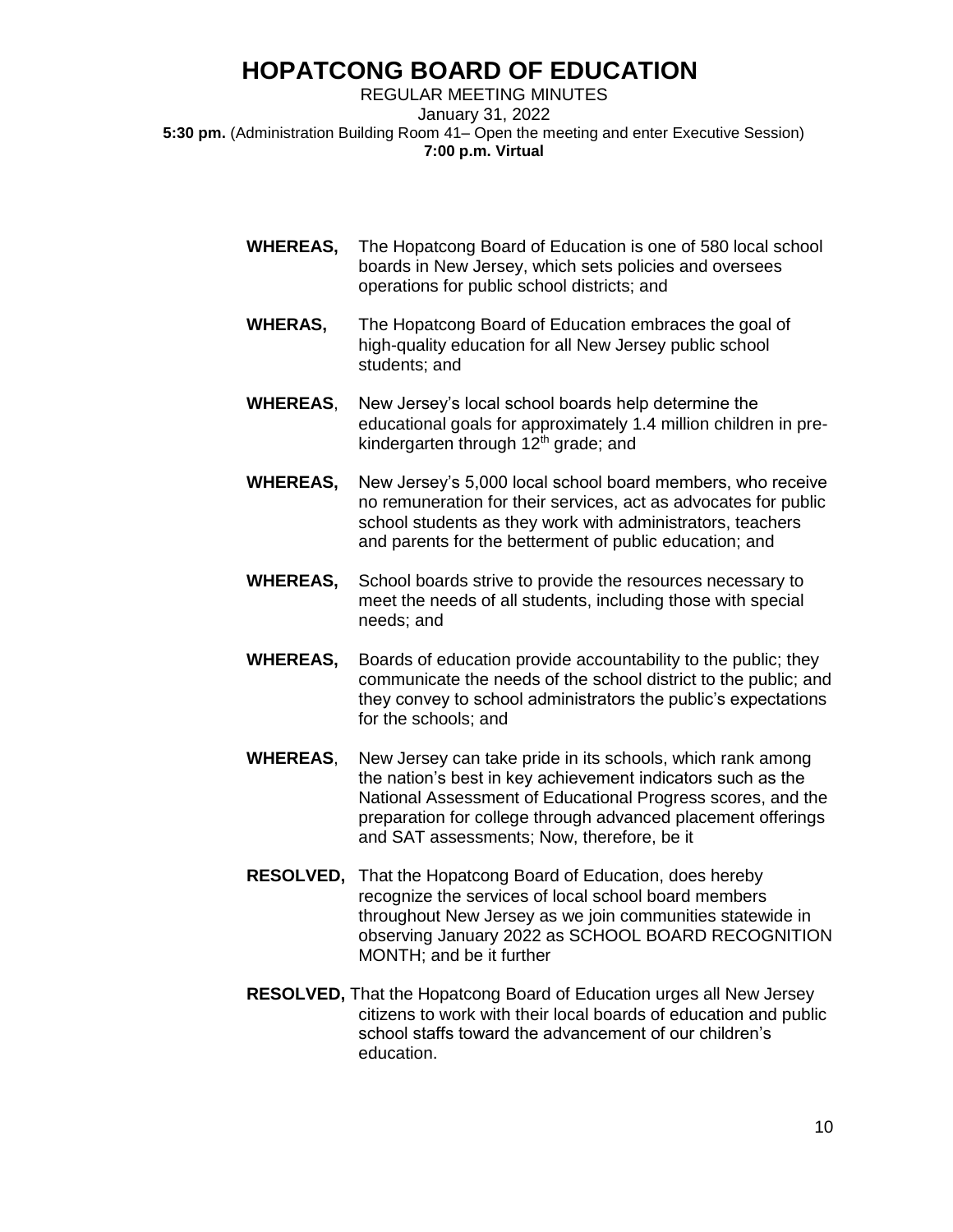### REGULAR MEETING MINUTES January 31, 2022 **5:30 pm.** (Administration Building Room 41– Open the meeting and enter Executive Session) **7:00 p.m. Virtual**

#### **Motion to approve 16a-16i:**

(ACTION)Motion by Turkington, seconded by Polowchena

| <b>Scott Francis</b> |           | Nicole Falconi- | Jayna Gulan             |
|----------------------|-----------|-----------------|-------------------------|
|                      |           | Shubert         |                         |
| Dr.Schindelar        |           | Gerard          | <b>Philip DiStefano</b> |
|                      |           | Gruenfelder     |                         |
| Jackie Turkington    | --------- | Jennifer        | Alex McLean             |
|                      |           | Polowchena      |                         |

**Discussion** ensues regarding Attorney review of contracts noted in items 16c and 16d.

#### **\* Mr. DiStefano makes a motion, seconded by Mr. McLean**:

The Board attorney will conduct a preliminary review of all contracts which are new or are non-standard, not defined by the Department of Education or other government agency.

### **Vote follows: All in favor**

**Mr. DiStefano makes a motion to approve Resolution items 16a -16i with amendments to items 16c and 16d, seconded by Mr. Gruenfelder:**

### **Amendments as follows:**

**16c: It is recommended by the Superintendent that the Board of Education approve agreement with Best Choice Nursing services effective retroactively to January 3, 2022 subject to attorney review.**

**16d: It is recommended by the Superintendent that the Board of Education approve the Agreement with Tri-County for In-person Therapy, subject to attorney review.**

| Yes | <b>Scott Francis</b> | Yes | Nicole Falconi-<br>Shubert | Yes | Jayna Gulan             |
|-----|----------------------|-----|----------------------------|-----|-------------------------|
| Yes | Dr.Schindelar        | Yes | Gerard<br>Gruenfelder      | Yes | <b>Philip DiStefano</b> |
| Yes | Jackie Turkington    | Yes | Jennifer<br>Polowchena     | Yes | Alex McLean             |

## **17. SUSSEX COUNTY REGIONAL COOPERATIVE**

- a. The Superintendent and the Director of Transportation recommend the *approval of bills* for the Sussex County Regional Cooperative Operating account for December 21, 2021 through January 31, 2022 in the amount of \$86,029.37 for Regular bills and \$4,655,152.40 for Contractor bills.
- b. The Superintendent and the Director of Transportation recommend the approval to hire Michelle Ketch for the position of Transportation Manager effective March 1, 2022 (or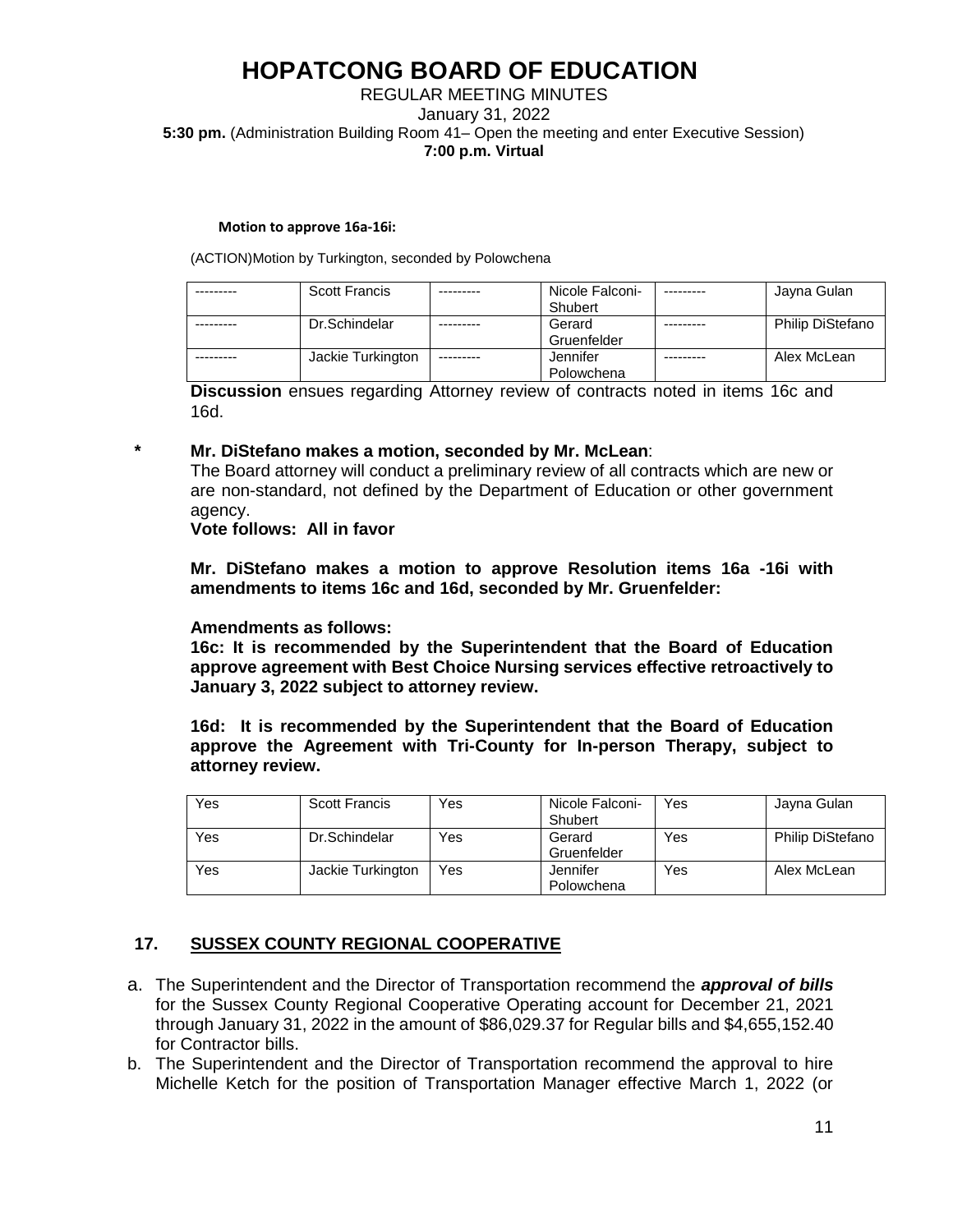REGULAR MEETING MINUTES January 31, 2022 **5:30 pm.** (Administration Building Room 41– Open the meeting and enter Executive Session) **7:00 p.m. Virtual** 

sooner upon release from her current contract) at a salary of \$67,500, prorated through June 30, 2022.

c.

- 1. The Superintendent and the Director of Transportation recommend the *acceptance* of student transportation *quotations for Special Education Routes* for the 2021-22 School Year as listed on Exhibit A.
- 2. The Superintendent and the Director of Transportation recommend the *award* of student transportation *quotations for Special Education Routes* to the lowest, responsible and responsive bus contractor companies for the 2021-22 School Year as listed on Exhibit A.
- 3. The Superintendent and the Director of Transportation recommend the *acceptance* of student transportation *quotations* for *Athletic/Class/Field Trips* for the 2021-22 School Year as listed on Exhibit A.
- 4. The Superintendent and the Director of Transportation recommend the *award* of student transportation *quotations for Athletic/Class/Field Trips* to the lowest, responsible and responsive bus contractor companies for the 2021-22 School Year as listed on Exhibit A.
- 5. The Superintendent and the Director of Transportation recommend the *acceptance* of *contract addendums* for the 2021-22 School Year as listed on Exhibit A.

| Yes | <b>Scott Francis</b> | Yes | Nicole Falconi-<br>Shubert | Yes | Jayna Gulan             |
|-----|----------------------|-----|----------------------------|-----|-------------------------|
| Yes | Dr.Schindelar        | Yes | Gerard<br>Gruenfelder      | Yes | <b>Philip DiStefano</b> |
| Yes | Jackie Turkington    | Yes | Jennifer<br>Polowchena     | Yes | Alex McLean             |

(ACTION)Motion by Turkington, seconded by Polowchena

## **18. BOARD OF EDUCATION – MEMBER COMMENTS**

Dr. Schindelar: No comment

Mrs. Turkington: Appreciates feedback

Mrs. Polowchena: Extremely long meeting but very productive.

Mr. DiStefano: Would like to see curriculum documents standardized.

Mr. McLean: The board is making progress and doing things differently; making improvements; Congratulations to Sue Hill on her retirement.

Mr. Gruenfelder: This is my first month as a member of the Board of Education and I am happy to say that there have been no assassination attempts yet.

In a more serious note, I am very disappointed in the Commissioner of Education and the County Superintendent. Hopatcong is facing a \$1.9mil reduction in state aid during